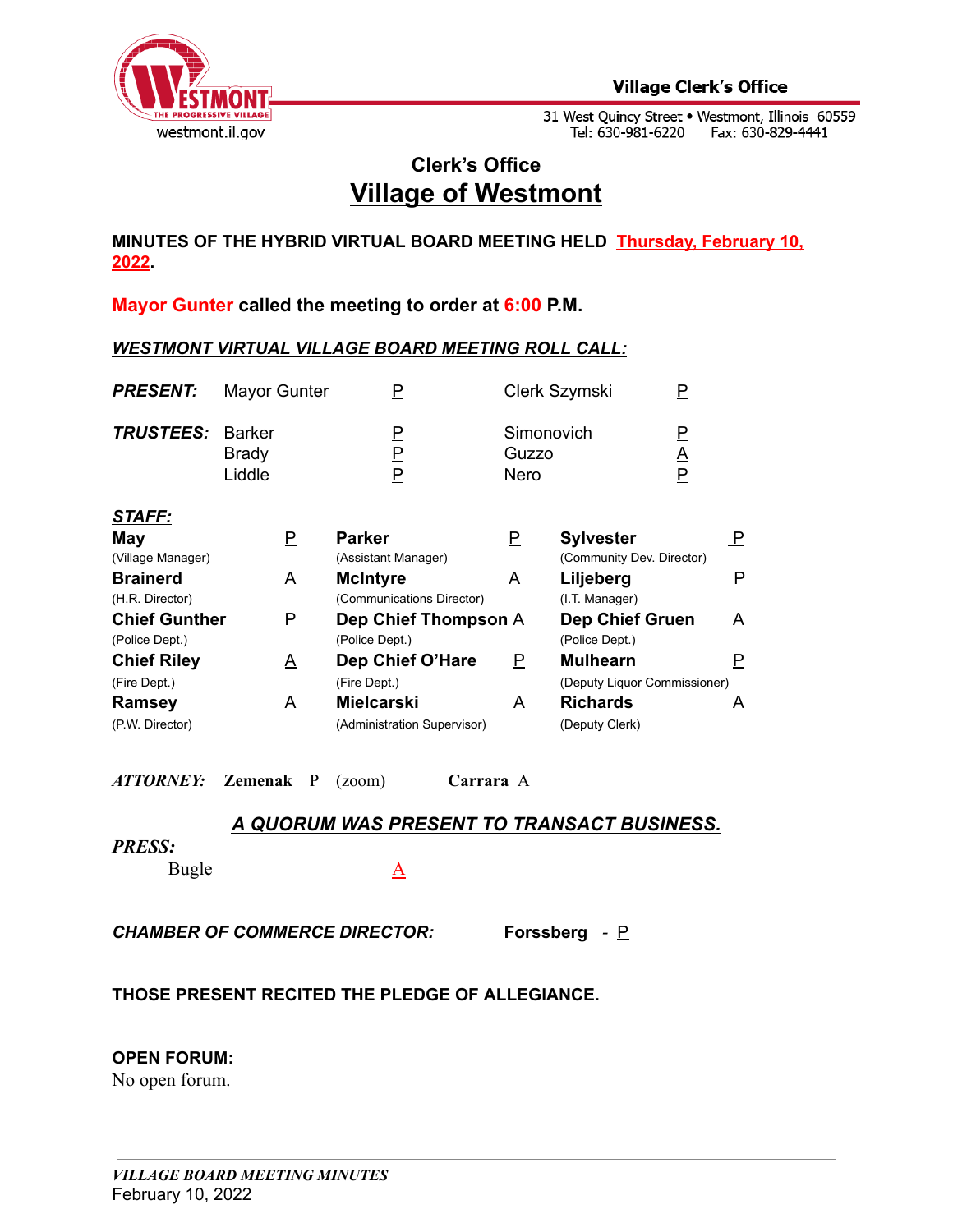

**P**=PRESENT **Y**=YES **R**=RECUSE

**VOTING KEY: A**=ABSENT **AB**=ABSTAIN **N**=NO **W**=Withdrawn

**Note:** *The items listed in these minutes are summaries only and are not meant to be a direct transcript of the Mayor's, Manager's, Clerk's and Trustees' comments. For actual quotes of the referenced items please refer to the Archival video copy of this meeting.*

## **VOTING SUMMARY**

|   | 2 | 3 |
|---|---|---|
|   |   |   |
|   |   |   |
| A | A | A |
|   |   |   |
|   |   |   |
|   |   |   |
|   |   |   |

### **REPORTS**

## **Mayor Gunter**

- Mayor Gunter asked Deputy Chief O'Hare to give an update on COVID-19.
	- Deputy Chief O'Hare stated that cases have been trending down over the past month.
	- The Governor will be lessening the mask mandate starting February 28th, except in schools, hospitals, nursing homes and several other facilities. Each village / municipality may make their own rules regarding masks.
	- Illinois test positivity rates are at 7.5%, cases are down 66%, hospitalizations are down 63% and unfortunately deaths are still up at this time.
	- $\circ$  In DuPage County the positivity rate is at 8%, hospitalizations are decreasing rapidly. We have had 200,931 cases along with 1,723 deaths.
	- $\circ$  In Westmont there have been 4,914 cases and 97 deaths. There have been no new deaths within the past two weeks.
	- 75% of residents in DuPage County are vaccinated. 83% have at least one shot and 53% have received their booster.
	- DuPage County is bringing back their testing site at the fairgrounds. That will be accessible on March 1, 2022.
	- The Mayor stated that the Village follows the State and County guidelines.
	- The Mayor or the Village does not have any power to regulate school districts as far as masks or no masks.
- **●** The Park District Winter Beer Fest will be at Ty Warner Park on Feb. 19th. Sign up on the Park District website at westmontparks.org.
- Congratulations to Westmont High School. Last Friday, there were several people introduced into the WHS Athletics Hall of Fame. They include Annie Carlson, Jack McInerny, Joe Morganfield, and all of the members of the 1998 Boys Cross Country Team.
- The U.S. luge tryouts are coming to Westmont again in June of this year. Stay tuned for the dates.
- The national swimming meet is coming to Westmont. U.S.A. Swimming, the national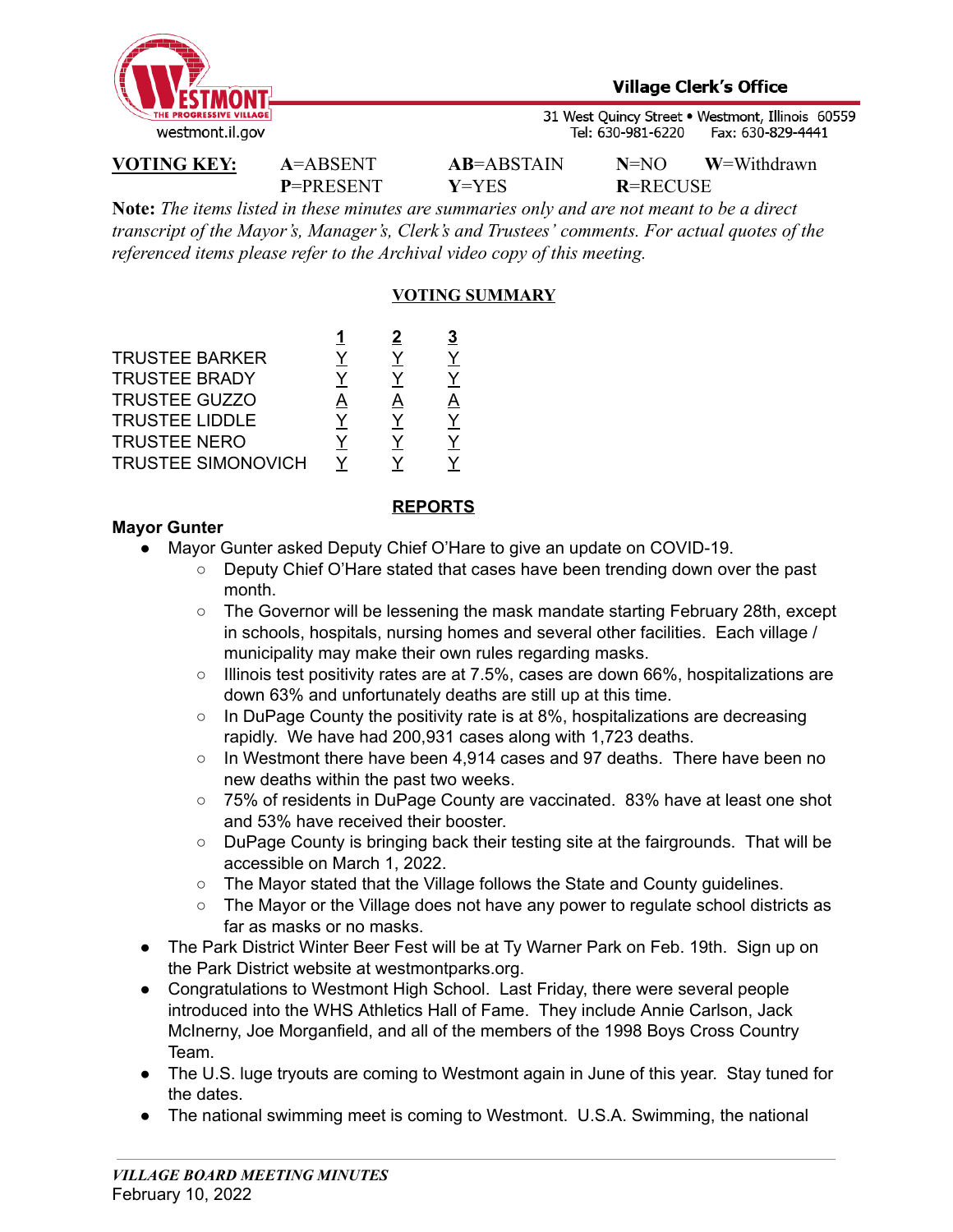

organization responsible for selecting and training athletes for national and international competitions, including the Olympics, has announced that they will be coming to Westmont IL to host a pro swim series event. This event has been scheduled to take place March 2 - 5th at the FMC Natatorium. More information will be published on the Village website.

- $\circ$  They are also in the planning process of bringing other major national events here. That will be good for our businesses in town, our hotel, and restaurants. It's exciting for them to come to Westmont.
- Manager May contacted Metra regarding the train crossing. The westbound train no longer blocks the tracks and allows traffic to flow at Cass Ave.

## **Clerk Szyzmki**

● Nomination forms for the Westmont Citizen of the Year program are available at the Village Hall, the Westmont Chamber office, and online at westmontchamber.com. The deadline to submit nominations is Friday, March 4 at noon.

## **Trustee Brady**

- **●** Westmont Restaurant Week is scheduled from Thursday, Feb. 17 Sunday, Feb. 27. For participating restaurants and special prices see the fixed menus which are on the Chamber website.
- Congratulations to the Fire Department who recently sent volunteers to a recent fire that happened in a north suburb. The Police Department also sent volunteers to Kentucky. Thanked and congratulated the Police and Fire Departments for assisting fellow citizens.

## **Mayor Gunter gave the report on Trustee Johanik-Guzzo behalf**

- **●** The next Fire Public Safety Committee meeting will be March 10, 2022, 4:30pm at Village Hall.
- The 2021 Fire Department's Annual report has been published online. The Fire Dept. will make an in-person presentation of this report at the next Fire Safety Committee meeting.
- We ask residents to shovel out the fire hydrants if you have one near your property, and you're able to help. Please shovel the snow away from the hydrant to help out our first responders.

## **Trustee Simonovich**

- The next Police Public Safety Committee will be April 21, 2022.
- The Annual Police Department Report has been posted on the website.
- The Westmont Police Department is hiring. Applications are being accepted now through February 22, 2022 at iosolutions.com and additional information can be found on the village website.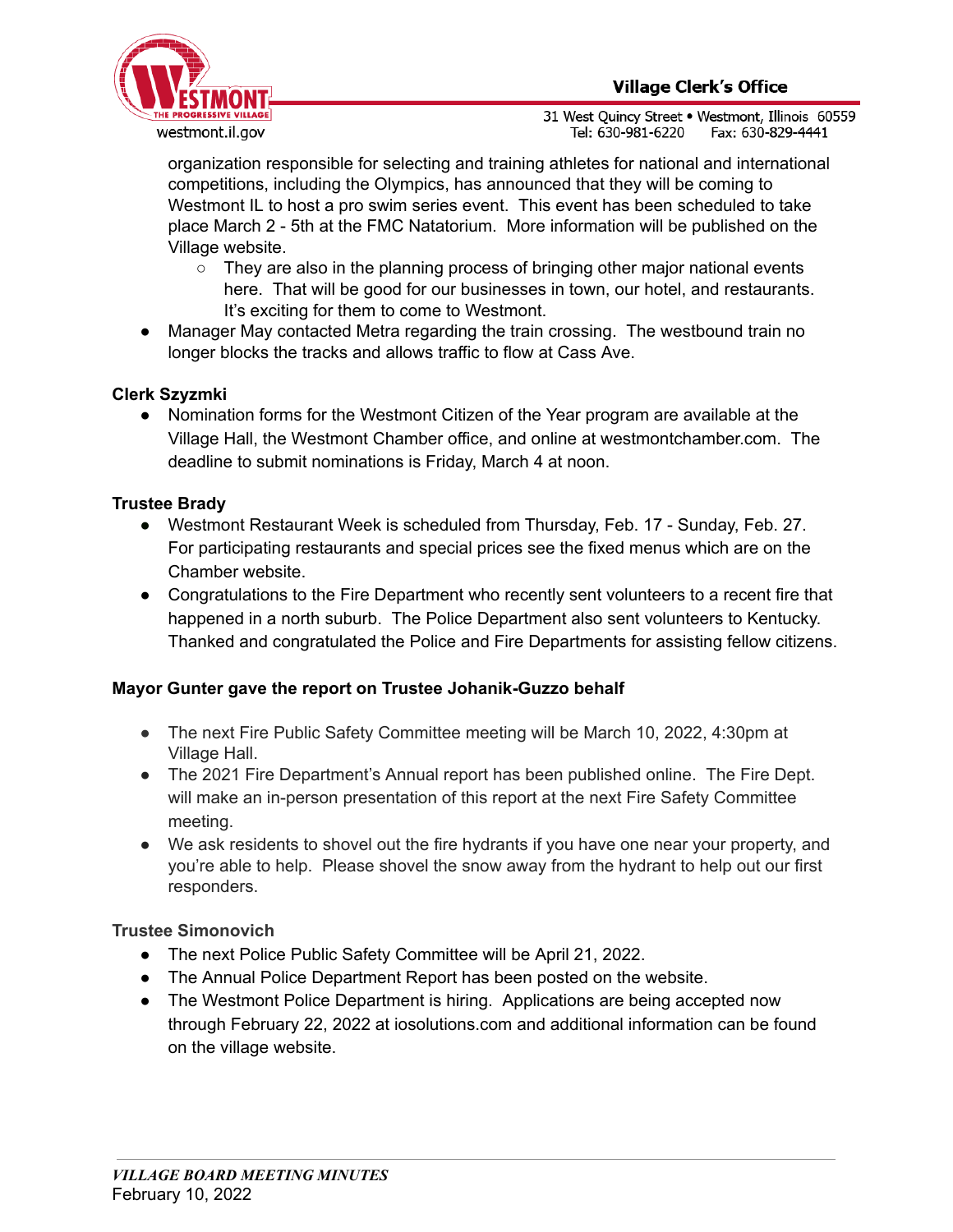

## **Trustee Nero**

- The next Public Works Committee meeting will be on March 24th, 2022 at 4:30pm at Village Hall.
- Gave an update on the winter snow totals and salt usage. We have had 20.25 inches of snow and we have used 750 tons of road salt and 7700 lbs of bag salt.
- Thanks to our Public Works team for the snow removal. They always do a great job and we appreciate it.
- The Public Works Water Division reports that we have had only 4 water main breaks.

## **Trustee Liddle**

- The next Administration / Finance Committee meeting will be February 24, 2022, 4:30pm, at Village Hall.
- Welcomed Sonila Abas who is our new Accounting Specialist. She started on Monday, February 7th in the Business Office.
- The Village will soon be implementing a new billing system for waste hauling and water service. Details will soon be published on the village website.
- The Village has digitally published their first edition of the new Westmont Community Newsletter on the village website. Starting in March, the Westmont Community Newsletter will be printed and distributed to the entire community.
- The Peace, Hope, and Love Community Mural Project will be starting. Westmont Special Events and the Community Creative Arts Network have created the Peace, Hope, and Love project. There are three components and businesses can sign up to have a mural with the Peace, Hope, and Love theme on their windows. The community is invited to visit these murals and take selfies. People can take part in the Peace, Hope, and Love essay contest. Sign up at westmontevents.com.
- 8 Westmont businesses will be participating in the Westmont Jig and Swig this year. Each business will be hosting food and beverage specials as well as fun activities. The event will be Saturday, March 12th and you can sign up at westmontevents.com.

## **Trustee Barker**

- Recapped the EIC meeting held February 7.
	- Thanked the staff for all of their work and the necessary steps to achieve a bronze level soul smart program. We are grateful for all of the work that has been done.
- One of the EIC members, Krista, and former staff liaison, Jon Yeater, will be participating in an environmental roundtable forum with Congressman Caston on February 14th.
- EIC is developing initial plans for Richmond Education Gardens ribbon cutting event along with the first conversations about programming at that site.
- The No Mow 'Til Mother's Day Program is up and running. We already have 50 people signed up so far and you can get more information on the Village website.
- The composting, yard waste, & brush pick up will begin on April 4th. Sign up for composting can be done through waste management at wm.com
- SCARCE is hosting an event called the "Sustainable Saturday Collection Event". It is a special collection event, Saturday, March 19, 2022, 9:00 a.m. to noon at Benedictine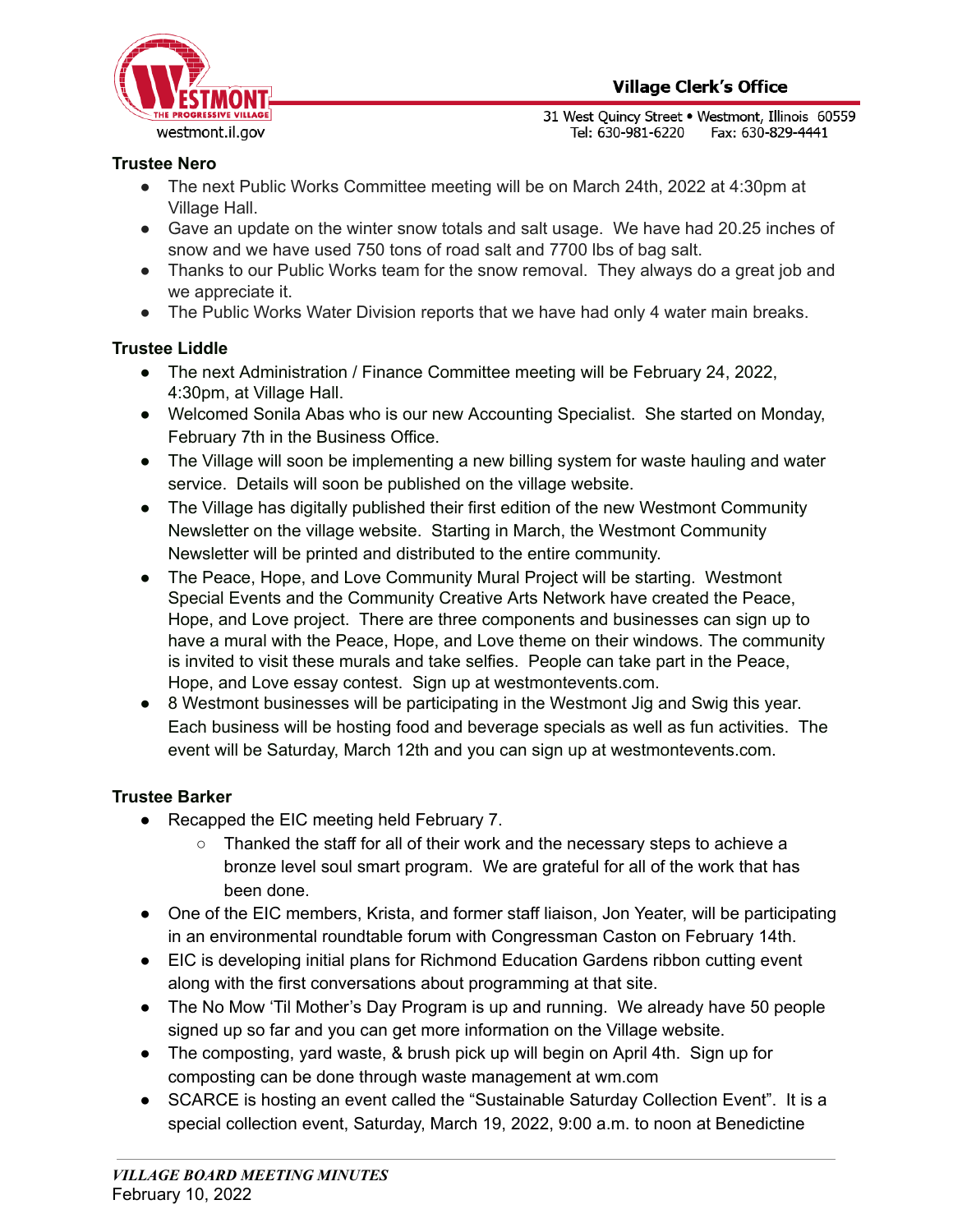

University. There is a very large list of items that will be accepted including paint, electronics, TVs and monitors, clothes, and more. Some items require a minimum disposal fee.

Mayor Gunter mentioned that the DuPage Mayors and Managers Conference is actively campaigning to get the Local Government Distribution Fund to get it closer to what it was supposed to be when it passed. The State was supposed to collect sales tax so we didn't have to do it and they were supposed to distribute that to the municipalities with 10%. Through the years it's gotten down to roughly 6% and there is a bill now to get it to 8%.

## **ITEMS TO BE REMOVED FROM CONSENT AGENDA:**

No items to be removed from the consent agenda.

#### **CONSENT AGENDA [Omnibus Vote]:**

**Village Manager May** addressed the Board on this agenda item.

Motion by **Trustee Liddle** to approve the consent agenda.

#### **(A) BOARD MEETING MINUTES**

Board to consider approving the minutes of the Village Board meeting held January 27, 2022.

### **(B) FINANCE ORDINANCE #20: Dated February 20, 2022** in the amount of **\$ 2,090,171.33**

#### **(C) PURCHASE ORDERS**

| 22201980                        | Safe Step LLC                                             | \$<br>25,000.00  |
|---------------------------------|-----------------------------------------------------------|------------------|
| 22201997                        | Westmont Chamber of Commerce and Tourism<br><b>Bureau</b> | 20,875.00        |
| 22201998                        | Visu-Sewer of Illinois                                    | 22,800.00        |
| 22201999                        | <b>Public Safety Direct</b>                               | 44,050.74        |
| <b>Total of Purchase Orders</b> |                                                           | \$<br>112,725.74 |

#### **(D) TOTAL OF PURCHASE ORDERS & FINANCE ORDINANCE: \$ 2,202,897.07**

Seconded by **Trustee Simonovich** and the motion passed.

#### **VOTE ON MOTION #1**

Ayes: Barker, Brady, Liddle, Nero, Simonovich Nays: None Absent: Guzzo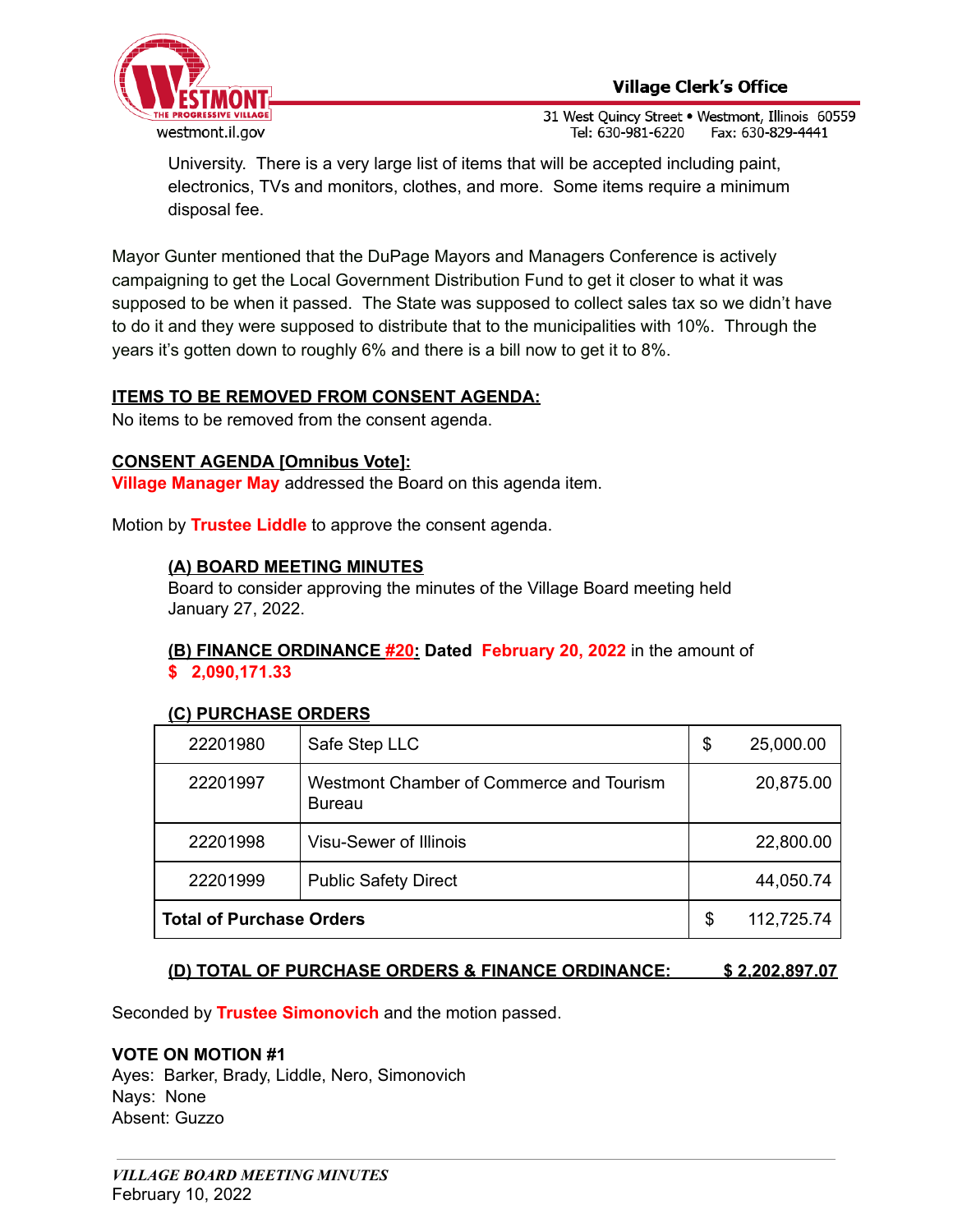

## **Village Clerk's Office**

31 West Quincy Street . Westmont, Illinois 60559 Tel: 630-981-6220 Fax: 630-829-4441

### **UNFINISHED BUSINESS**

There is no unfinished business.

## **NEW BUSINESS**

#### **(2) REPEAL OF WATER RATE ADJUSTMENT ORDINANCE**

**Assistant Village Manager Parker** addressed the Board on this item.

Motion by **Trustee Nero** to consider an ordinance repealing Ordinance 20-022, passed on March 12, 2020, regarding water rate increases.

Seconded by **Trustee Barker** and the motion passed.

#### **VOTE ON MOTION #2**

Ayes: Barker, Brady, Liddle, Nero, Simonovich Nays: None Absent: Guzzo

#### **Discussion Only - CLASS 22 AND CLASS 23 LIQUOR LICENSE**

Review Section 10-36 of the municipal code covering Class 22 and Class 23 Liquor License restrictions and requirements.

**Deputy Liquor Commissioner Mulhearn** addressed the Board on this item. He talked about the history of video gaming in Westmont. The original intent was to help established restaurant owners. Video gaming cafes have become more prevalent. The downtown business district has video gaming terminals as well. Currently, the approval of video gaming is examined on a case by case basis.

Mayor Gunter stated that the Board can enact a moratorium in the B1 District if they want.

Video gaming is meant to be an amenity to restaurants. We are able to measure if this is the case because we have places for eating tax. The Village can determine if more of their income is coming from food sales versus gambling. There was one business that we had to put before the Liquor Commissioner for a hearing. Right now we are monitoring them and giving them three months to try to turn their act around. They clearly stated that they were supposed to be a restaurant and they are clearly a video gaming cafe. We are working with them to try and turn that around.

Mayor Gunter said this is not about revenues, this is about making sure that these restaurants do not turn into video gaming cafes.

Trustee Nero asked if the restaurant owners have to report the gaming revenue. The machines self report and that revenue is given to the State and the State then distributes it to municipalities.